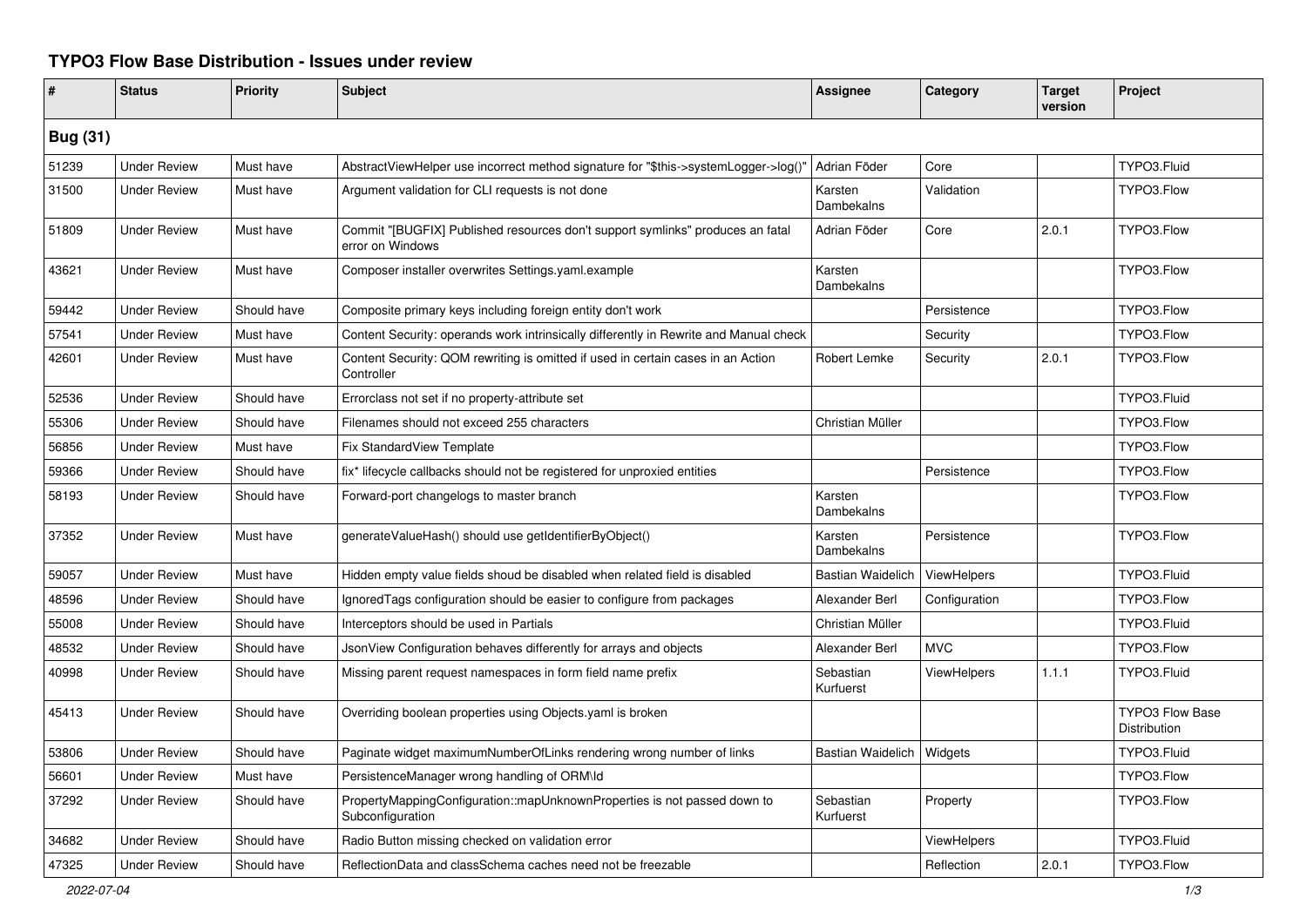| #            | <b>Status</b>       | <b>Priority</b> | <b>Subject</b>                                                                                            | <b>Assignee</b>        | Category      | <b>Target</b><br>version | Project                                |  |
|--------------|---------------------|-----------------|-----------------------------------------------------------------------------------------------------------|------------------------|---------------|--------------------------|----------------------------------------|--|
| 46244        | <b>Under Review</b> | Should have     | Remove call to PHP_BINDIR in CoreCommandController                                                        |                        |               |                          | <b>TYPO3 Flow Base</b><br>Distribution |  |
| 46073        | <b>Under Review</b> | Should have     | Scripts::executeCommand must be usable outsite of TYPO3.Flow                                              |                        |               |                          | TYPO3.Flow                             |  |
| 65424        | <b>Under Review</b> | Should have     | SelectViewHelper must respect option(Value Label)Field for arrays                                         |                        | ViewHelpers   |                          | TYPO3.Fluid                            |  |
| 44234        | <b>Under Review</b> | Should have     | selectViewHelper's sorting does not respect locale collation                                              |                        | ViewHelpers   | 2.1                      | TYPO3.Fluid                            |  |
| 49011        | <b>Under Review</b> | Should have     | Support executing TYPO3.Flow inside a PHAR                                                                |                        |               |                          | TYPO3.Flow                             |  |
| 47006        | <b>Under Review</b> | Should have     | widget identifier are not unique                                                                          |                        |               |                          | TYPO3.Fluid                            |  |
| 50888        | <b>Under Review</b> | Should have     | WSOD by changing name of section and if Fluid caches are generated                                        |                        |               |                          | TYPO3.Fluid                            |  |
| Feature (18) |                     |                 |                                                                                                           |                        |               |                          |                                        |  |
| 46257        | <b>Under Review</b> | Should have     | Add escape sequence support for Fluid                                                                     |                        | Core          |                          | TYPO3.Fluid                            |  |
| 59672        | <b>Under Review</b> | Should have     | Add support for Doctrine 2.5 embeddables                                                                  | Alexander Berl         | Persistence   |                          | TYPO3.Flow                             |  |
| 55793        | <b>Under Review</b> | Could have      | Add Support for groupBy                                                                                   | Kerstin<br>Huppenbauer | Persistence   |                          | TYPO3.Flow                             |  |
| 43346        | <b>Under Review</b> | Should have     | Allow property mapping configuration via template                                                         | Karsten<br>Dambekalns  | ViewHelpers   | 2.1                      | TYPO3.Fluid                            |  |
| 29972        | <b>Under Review</b> | Should have     | <b>Configurable Redirects</b>                                                                             | <b>Tim Kandel</b>      | MVC - Routing |                          | TYPO3.Flow                             |  |
| 52640        | <b>Under Review</b> | Should have     | Create an UnlessViewHelper as opposite to the IfViewHelper                                                | Marc Neuhaus           |               |                          | TYPO3.Fluid                            |  |
| 50115        | <b>Under Review</b> | Must have       | During the policy loading, we need to take care if class exist                                            | Dominique Feyer        | Security      |                          | TYPO3.Flow                             |  |
| 35030        | <b>Under Review</b> | Should have     | Dynamic locale detection                                                                                  | Karsten<br>Dambekalns  | 118n          |                          | TYPO3.Flow                             |  |
| 54037        | <b>Under Review</b> | Should have     | JsonView accepts encoding options                                                                         |                        | <b>MVC</b>    |                          | TYPO3.Flow                             |  |
| 60095        | <b>Under Review</b> | Should have     | LockManager's LockHoldingStackPage should be configurable                                                 |                        | Configuration |                          | TYPO3.Flow                             |  |
| 47191        | <b>Under Review</b> | Should have     | Make (property) Validators aware of parent class and the property they belong to                          |                        | Validation    |                          | TYPO3.Flow                             |  |
| 37373        | <b>Under Review</b> | Should have     | Make annotation overrides / "injection" via Objects yaml possible                                         | Marc Neuhaus           | Configuration |                          | TYPO3.Flow                             |  |
| 45100        | <b>Under Review</b> | Should have     | RequestDispatchingAspect should check if entry point can handle current request                           | Christopher<br>Hlubek  |               |                          | TYPO3.Flow                             |  |
| 49756        | <b>Under Review</b> | Should have     | Select values by array key in checkbox viewhelper                                                         |                        |               |                          | TYPO3.Fluid                            |  |
| 48657        | <b>Under Review</b> | Should have     | support HTTP_RANGE                                                                                        |                        |               |                          | TYPO3.Flow                             |  |
| 51676        | <b>Under Review</b> | Should have     | Support of symlinks for Resources                                                                         |                        | Resource      |                          | TYPO3.Flow                             |  |
| 43424        | <b>Under Review</b> | Should have     | Support subpackage when kickstarting model & repository                                                   | Karsten<br>Dambekalns  |               | 2.0.1                    | TYPO3.Kickstart                        |  |
| 37405        | <b>Under Review</b> | Should have     | When changing a property wich is used in routing the Link-VH should direkt to the<br>new properties value |                        | MVC - Routing |                          | TYPO3.Flow                             |  |

## **Task (9)**